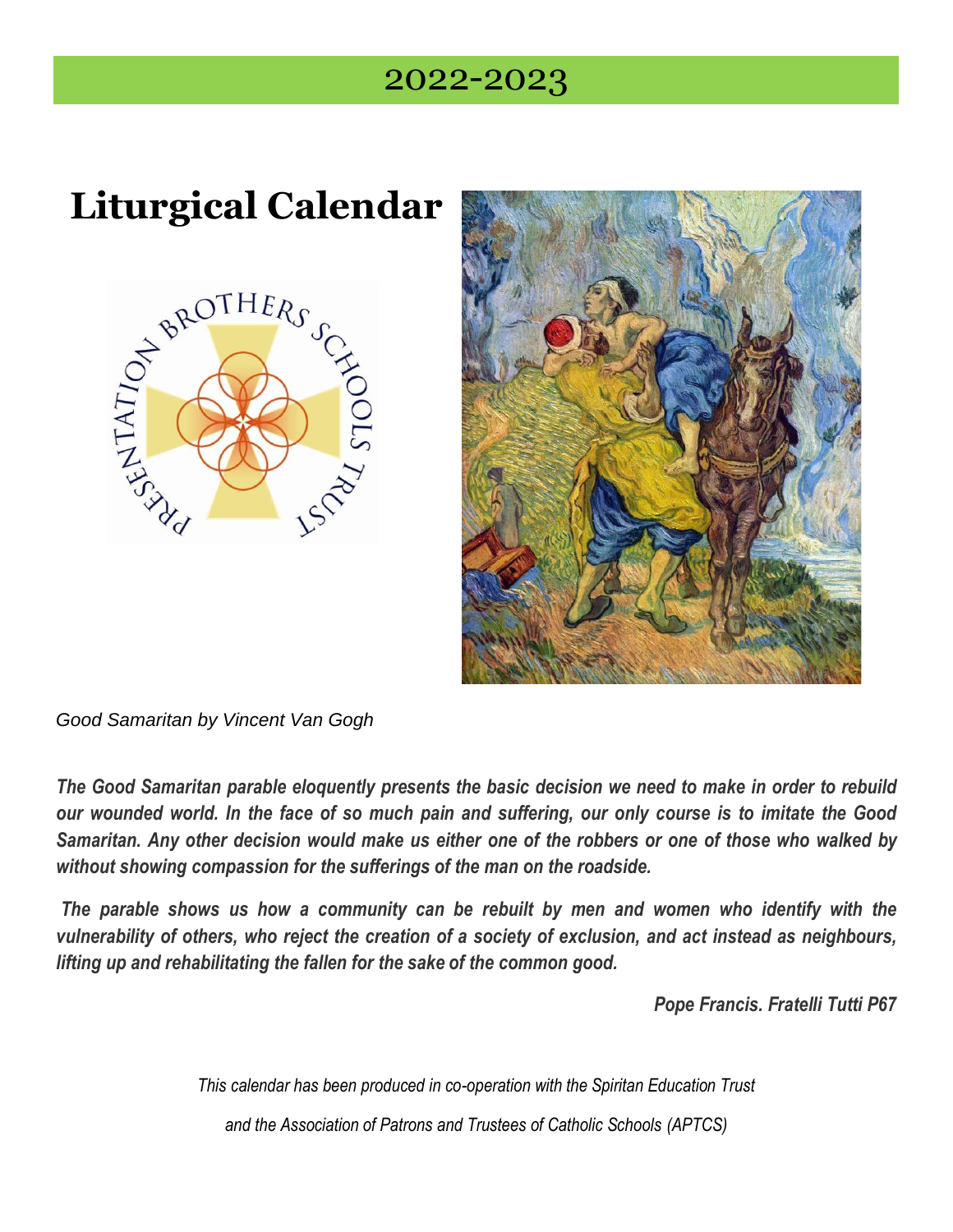|                                                        |                                                        | <b>SEPTEMBER 2022</b>                                                                                                                     |                                                                                                                                           |                                                                                                                     |                                                                                                                   |                                                        |
|--------------------------------------------------------|--------------------------------------------------------|-------------------------------------------------------------------------------------------------------------------------------------------|-------------------------------------------------------------------------------------------------------------------------------------------|---------------------------------------------------------------------------------------------------------------------|-------------------------------------------------------------------------------------------------------------------|--------------------------------------------------------|
| Mon                                                    | <b>Tue</b>                                             | Wed                                                                                                                                       | <b>Thu</b>                                                                                                                                | Fri                                                                                                                 | <b>Sat</b>                                                                                                        | <b>Sun</b>                                             |
| 29                                                     | 30                                                     | 31                                                                                                                                        | $\mathbf{1}$<br>• World Day of<br>Prayer for the<br>Care of<br>Creation<br>• Season of<br>Creation<br>begins, and<br>ends on<br>October 4 | $\mathbf 2$                                                                                                         | 3<br>Anniversary of the<br>death of Alan<br>Kurdi 2015 (a 3-<br>year-old boy<br>found dead on a<br>Turkish beach) | $\overline{\mathbf{4}}$                                |
| $\overline{\mathbf{5}}$                                | 6                                                      | 7                                                                                                                                         | 8<br>• International<br>Literacy Day<br>• Feast of the<br><b>Birth of Blessed</b><br>Virgin Mary                                          | 9<br>• Feast of<br><b>Blessed</b><br>Jacques Laval<br>C.S.Sp.<br>• Hajj (Annual<br>Pilgrimage to<br>Mecca, Islamic) | 10<br>Hajj (Annual<br>Pilgrimage to<br>Mecca, Islamic)                                                            | 11<br>Hajj (Annual<br>Pilgrimage to<br>Mecca, Islamic) |
| 12<br>Hajj (Annual<br>Pilgrimage to<br>Mecca, Islamic) | 13<br>Hajj (Annual<br>Pilgrimage to<br>Mecca, Islamic) | 14<br>• Hajj (Annual<br>Pilgrimage to<br>Mecca, Islamic)<br>• Eid-al-Adha<br>(Festival of<br>Sacrifice,<br>Islamic), begins<br>at sundown | 15<br>UN International<br>Day of<br>Democracy                                                                                             | 16<br>UN International<br>Day for the<br>Preservation of<br>the Ozone Layer                                         | 17                                                                                                                | 18                                                     |
| 19                                                     | 20                                                     | 21<br>UN International<br>Day of Peace                                                                                                    | 22<br>World Car Free<br>day                                                                                                               | 23                                                                                                                  | 24                                                                                                                | 25<br>Rosh Hashanah<br>(Jewish), begins<br>at sundown  |
| 26                                                     | 27<br>Feast Day of St.<br>Vincent de Paul              | 28                                                                                                                                        | 29<br>Feast of St.<br>Michael the<br>Archangel                                                                                            | 30                                                                                                                  | $\mathbf{1}$                                                                                                      | $\overline{2}$                                         |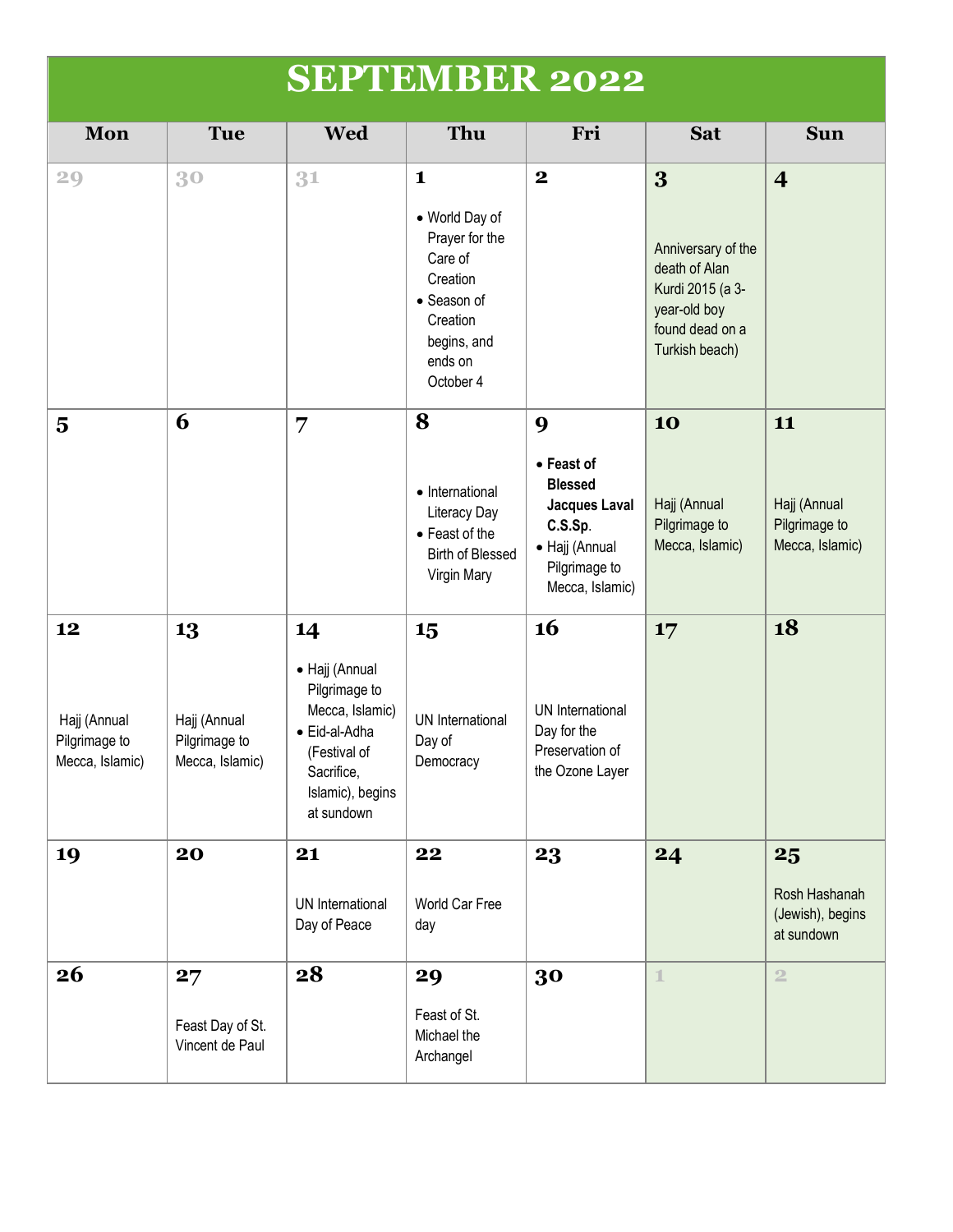|                                                                                            |                                                                                                                                                   |                                                     | <b>OCTOBER 2022</b>                               |                                                   |                                                                                                                                               |                                                                                                                                                                                    |
|--------------------------------------------------------------------------------------------|---------------------------------------------------------------------------------------------------------------------------------------------------|-----------------------------------------------------|---------------------------------------------------|---------------------------------------------------|-----------------------------------------------------------------------------------------------------------------------------------------------|------------------------------------------------------------------------------------------------------------------------------------------------------------------------------------|
| Mon                                                                                        | <b>Tue</b>                                                                                                                                        | <b>Wed</b>                                          | Thu                                               | Fri                                               | <b>Sat</b>                                                                                                                                    | <b>Sun</b>                                                                                                                                                                         |
| <b>26</b>                                                                                  | 27                                                                                                                                                | 28                                                  | 29                                                | 30                                                | $\mathbf{1}$<br>• Feast Day of<br>St. Theresa of<br>Lisieux,<br>Patroness of<br><b>Missions</b><br>• International<br>Day of Older<br>Persons | $\boldsymbol{2}$<br>• Feast Day of<br><b>Claude Poullart</b><br>des Places,<br><b>Spiritan Founder</b><br>• International Day<br>of Nonviolence -<br>Mohandas<br>Gandhi's birthday |
| 3                                                                                          | $\overline{\mathbf{4}}$<br>• Feast Day of St.<br>Francis of<br>Assisi, Patron of<br>Environment<br>• Yom Kippur<br>(Jewish), begins<br>at sundown | 5<br>International<br>World<br>Teacher's<br>Day     | 6                                                 | 7                                                 | 8                                                                                                                                             | 9<br>Sukkoth (Jewish<br>Feast of<br>Tabernacles)                                                                                                                                   |
| 10<br>• Sukkoth (Jewish<br>Feast of<br>Tabernacles)<br>• World Mental<br><b>Health Day</b> | 11<br>Sukkoth (Jewish<br>Feast of<br>Tabernacles)                                                                                                 | 12<br>Sukkoth<br>(Jewish<br>Feast of<br>Tabernacles | 13<br>Sukkoth (Jewish<br>Feast of<br>Tabernacles) | 14<br>Sukkoth (Jewish<br>Feast of<br>Tabernacles) | 15<br>Sukkoth (Jewish<br>Feast of<br>Tabernacles)                                                                                             | 16<br>• Sukkoth (Jewish<br>Feast of<br>Tabernacles)<br>· UN. World Food<br>Day                                                                                                     |
| $17 \,$<br>International Day for<br>the Eradication of<br>Poverty                          | 18<br>EU Anti-<br><b>Trafficking Day</b>                                                                                                          | 19                                                  | 20                                                | 21                                                | 22                                                                                                                                            | 23<br><b>World Mission</b><br>Sunday                                                                                                                                               |
| 24<br>• United Nations Day<br>• Diwali - the Hindu<br>Festival of Lights                   | 25                                                                                                                                                | 26                                                  | 27                                                | 28                                                | 29                                                                                                                                            | 30                                                                                                                                                                                 |
| 31                                                                                         | $\mathbbm{1}$                                                                                                                                     | $\overline{2}$                                      | 3                                                 | 4                                                 | $\overline{5}$                                                                                                                                | $\overline{6}$                                                                                                                                                                     |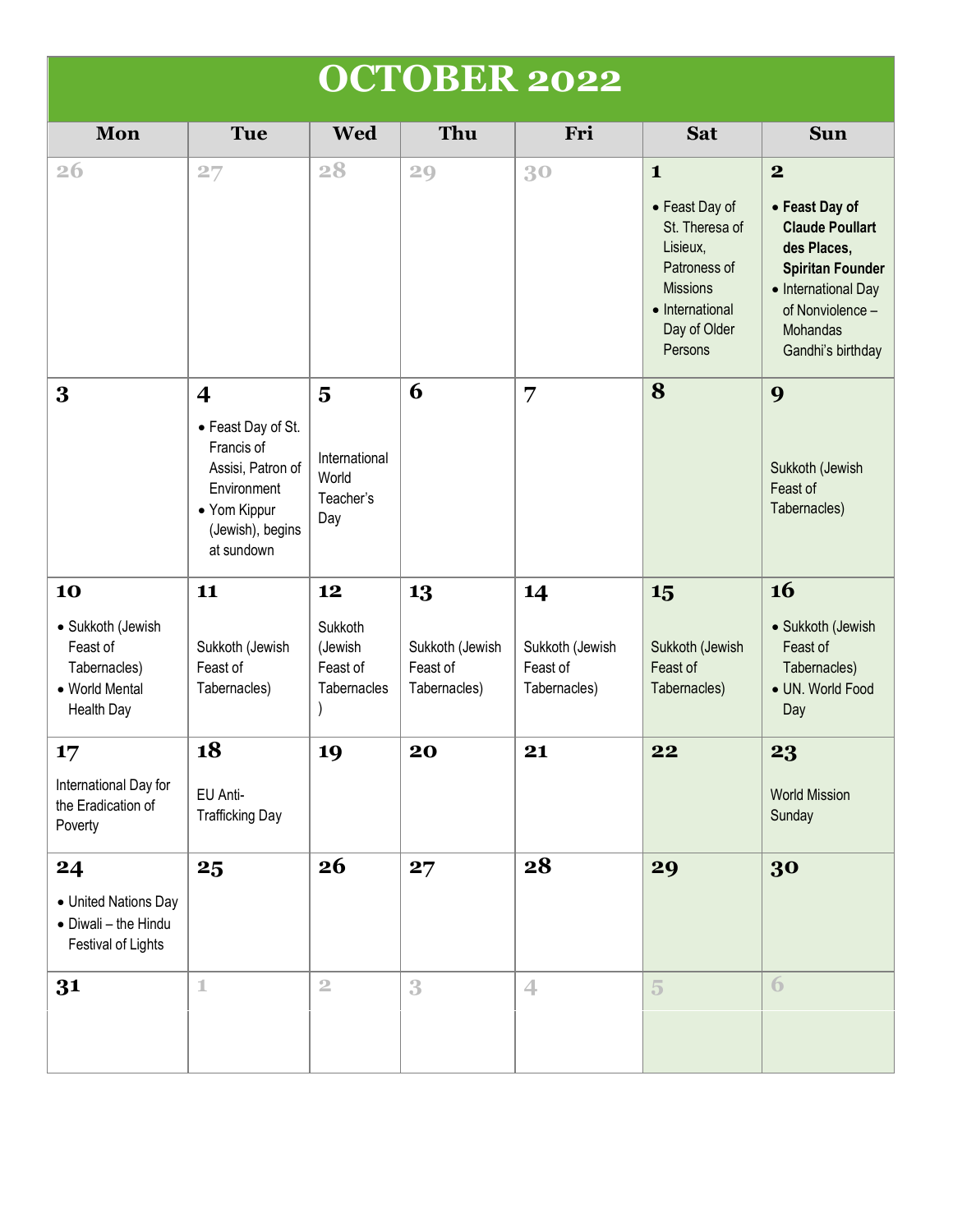| <b>NOVEMBER 2022</b> |
|----------------------|
|----------------------|

| Mon                                                                                    | <b>Tue</b>                     | <b>Wed</b>                                 | Thu                                                                                                       | Fri                                                             | <b>Sat</b>     | <b>Sun</b>                                                           |
|----------------------------------------------------------------------------------------|--------------------------------|--------------------------------------------|-----------------------------------------------------------------------------------------------------------|-----------------------------------------------------------------|----------------|----------------------------------------------------------------------|
| 31                                                                                     | $\mathbf{1}$<br>All Saints Day | $\mathbf{2}$<br>All Souls Day              | 3                                                                                                         | $\overline{\mathbf{4}}$                                         | $\overline{5}$ | 6                                                                    |
| 7                                                                                      | 8                              | 9                                          | 10                                                                                                        | 11                                                              | 12             | 13<br>World Day of the<br>Poor (Vatican)                             |
| 14<br>Feast Day of St.<br>Lawrence O'Toole,<br><b>Patron Saint of</b><br><b>Dublin</b> | 15                             | 16<br>International<br>Day of<br>Tolerance | 17                                                                                                        | 18                                                              | 19             | 20<br>• Feast of Christ<br>the King<br>• Universal<br>Children's Day |
| 21<br>The Presentation<br>of the Blessed<br><b>Virgin Mary</b><br><b>PRES DAY</b>      | 22                             | 23                                         | 24<br>• Thanksgiving<br>Day<br>• Evangeli<br>Gaudium, The<br>Joy of the<br>Gospel (2013),<br>Pope Francis | 25<br>UN Day for<br>Elimination of<br>Violence against<br>Women | 26             | 27<br>1st Sunday of<br>Advent                                        |
| 28                                                                                     | 29                             | 30                                         | $\mathbbm{1}$                                                                                             | $\overline{2}$                                                  | 3              | $\overline{4}$                                                       |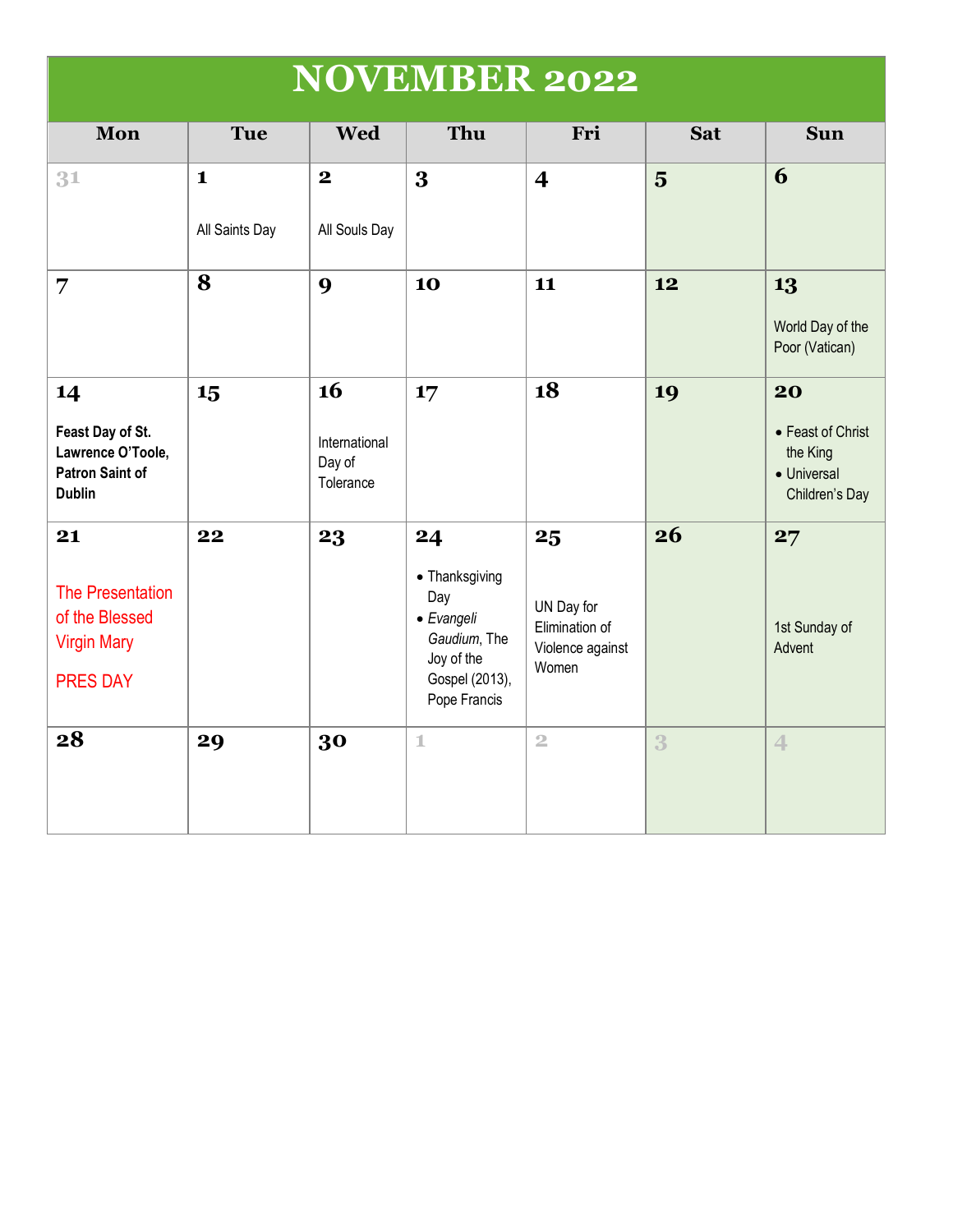|                                              |                                                     |                                       | <b>DECEMBER 2022</b>                     |                                           |                                                                                                              |                                                                                     |
|----------------------------------------------|-----------------------------------------------------|---------------------------------------|------------------------------------------|-------------------------------------------|--------------------------------------------------------------------------------------------------------------|-------------------------------------------------------------------------------------|
| Mon                                          | <b>Tue</b>                                          | <b>Wed</b>                            | Thu                                      | Fri                                       | <b>Sat</b>                                                                                                   | <b>Sun</b>                                                                          |
| 28                                           | 29                                                  | 30                                    | $\mathbf{1}$                             | $\mathbf 2$                               | 3                                                                                                            | $\overline{\mathbf{4}}$                                                             |
|                                              |                                                     |                                       | World AIDS Day                           | UN Day for the<br>Abolition of<br>Slavery | • Feast Day of<br>St. Francis<br>Xavier, Patron<br>of Missions<br>• UN day for<br><b>Disabled</b><br>Persons | 2nd Sunday of<br>Advent                                                             |
| $\overline{\mathbf{5}}$                      | 6                                                   | 7                                     | 8                                        | 9                                         | 10                                                                                                           | 11                                                                                  |
| UN day<br>celebrating<br>Volunteering        | Feast Day of St.<br>Nicholas                        |                                       | Feast of the<br>Immaculate<br>Conception |                                           | <b>UN Human Rights</b><br>Day                                                                                | 3rd Sunday of<br>Advent (Joyous<br>Sunday)                                          |
| 12                                           | 13                                                  | 14                                    | 15                                       | 16                                        | 17                                                                                                           | 18                                                                                  |
|                                              |                                                     | Feast Day of St.<br>John of the Cross |                                          |                                           | <b>Birthday of Pope</b><br>Francis (1936)                                                                    | 4th Sunday of<br>Advent                                                             |
| 19                                           | 20                                                  | 21                                    | 22                                       | 23                                        | 24                                                                                                           | 25                                                                                  |
|                                              | International<br>Human Solidarity<br>Day            | <b>Winter Solstice</b>                |                                          |                                           |                                                                                                              | • Christmas<br>• Deus Caritas<br>Est, God is<br>Love (2005)<br>Pope Benedict<br>XVI |
| 26                                           | 27                                                  | 28                                    | 29                                       | 30                                        | 31                                                                                                           | $\mathbf{1}$                                                                        |
| Feast Day of St.<br>Stephen, first<br>martyr | Feast Day of St.<br>John, apostle and<br>evangelist |                                       |                                          |                                           | New Year's Eve                                                                                               |                                                                                     |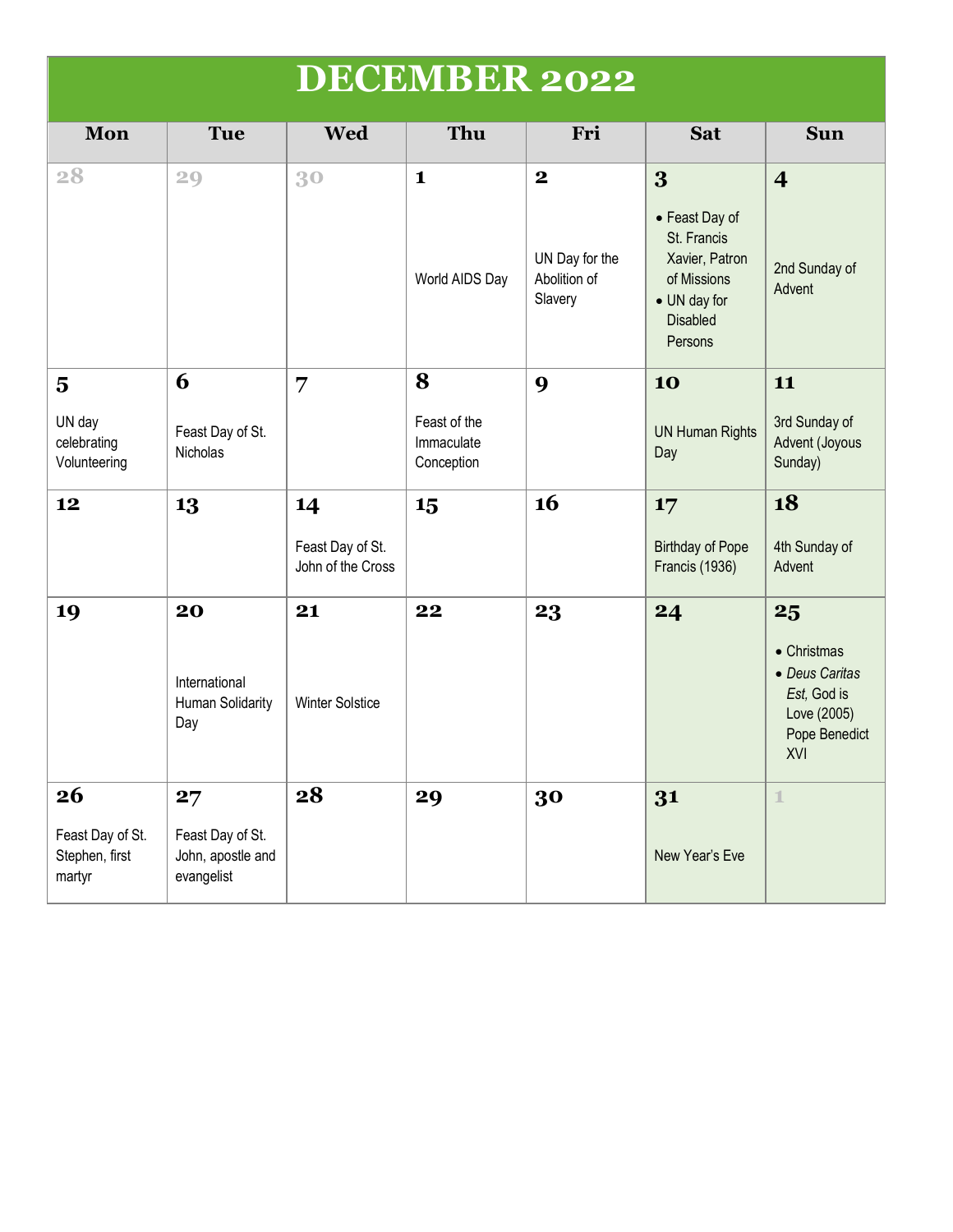|                                      | <b>JANUARY 2023</b> |                                                               |                                                                                                       |                                                                            |                                                                                             |                                                                                                                         |  |  |
|--------------------------------------|---------------------|---------------------------------------------------------------|-------------------------------------------------------------------------------------------------------|----------------------------------------------------------------------------|---------------------------------------------------------------------------------------------|-------------------------------------------------------------------------------------------------------------------------|--|--|
| Mon                                  | <b>Tue</b>          | <b>Wed</b>                                                    | Thu                                                                                                   | Fri                                                                        | <b>Sat</b>                                                                                  | <b>Sun</b>                                                                                                              |  |  |
| <b>26</b>                            | 27                  | 28                                                            | 29                                                                                                    | 30                                                                         | 31                                                                                          | $\mathbf{1}$<br>• New Year's<br>Day<br>• World Day of<br>Peace<br>(Vatican)<br>• Solemnity of<br>Mary, Mother of<br>God |  |  |
| $\boldsymbol{2}$                     | 3                   | $\overline{\mathbf{4}}$                                       | $\overline{\mathbf{5}}$                                                                               | 6<br>Feast of the<br>Epiphany                                              | $\overline{7}$                                                                              | 8                                                                                                                       |  |  |
| 9<br>Baptism of the<br>Lord          | 10                  | 11                                                            | 12<br>Anniversary of the<br>Haitian<br>earthquake that<br>killed 200,000<br>and left 2.3m<br>homeless | 13                                                                         | 14                                                                                          | 15                                                                                                                      |  |  |
| 16<br>Martin Luther<br>King, Jr. Day | 17                  | 18<br>Week of Prayer for<br>Christian Unity,<br>finishes 25th | 19                                                                                                    | 20                                                                         | 21                                                                                          | 22                                                                                                                      |  |  |
| 23                                   | 24                  | 25                                                            | 26                                                                                                    | 27<br>International Day<br>of<br>Commemoration<br>of the Holocaust<br>(UN) | 28<br><b>Chinese New</b><br>Year<br>(Confucian/Daoist<br>/Buddhist) (Year<br>of the Rabbit) | 29<br>• World Day of<br>Leprosy<br>$\bullet$ Catholic<br><b>Schools Week</b><br>starts                                  |  |  |
| 30                                   | 31                  | $\mathbbm{1}$                                                 | $\overline{2}$                                                                                        | 3                                                                          | $\overline{4}$                                                                              | $\overline{5}$                                                                                                          |  |  |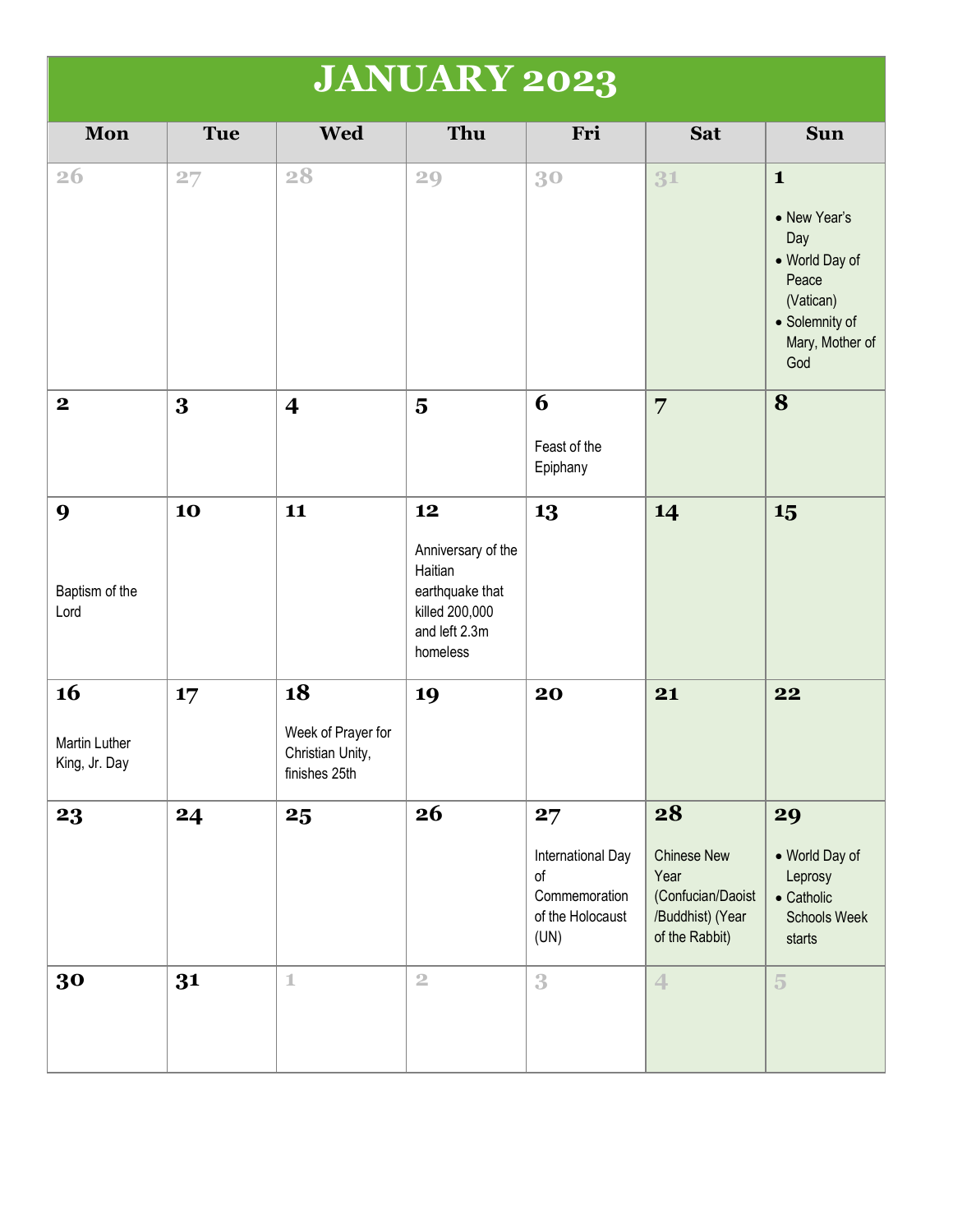|                                         | <b>FEBRUARY 2023</b>                                                      |                                                    |                                                                                                                                                                |     |                                                                                                                                                                                                        |                             |  |  |
|-----------------------------------------|---------------------------------------------------------------------------|----------------------------------------------------|----------------------------------------------------------------------------------------------------------------------------------------------------------------|-----|--------------------------------------------------------------------------------------------------------------------------------------------------------------------------------------------------------|-----------------------------|--|--|
| Mon                                     | Tue                                                                       | <b>Wed</b>                                         | Thu                                                                                                                                                            | Fri | <b>Sat</b>                                                                                                                                                                                             | <b>Sun</b>                  |  |  |
| 30                                      | 31                                                                        | $\mathbf{1}$<br>Feast Day of St.<br><b>Bridget</b> | $\mathbf{2}$<br>• Feast Day of<br>St. Blaise,<br>Patron of throat<br>illnesses<br>• Feast Day of<br><b>Francis</b><br>Libermann,<br><b>Spiritan</b><br>Founder | 3   | $\overline{4}$<br>• World Cancer<br>Awareness Day<br>$\bullet$ Catholic<br><b>Schools Week</b><br>ends<br>• Birthday of<br>Rosa Parks<br>$(1913 - 2005)$<br>African<br>American civil<br>rights leader | $\overline{5}$              |  |  |
| 6                                       | 7                                                                         | 8                                                  | 9                                                                                                                                                              | 10  | 11<br>• Feast of our<br>Lady of<br>Lourdes<br>• World Day of<br>Prayer for the<br><b>Sick</b>                                                                                                          | 12                          |  |  |
| 13                                      | 14<br>Feast of St.<br>Valentine                                           | 15                                                 | 16                                                                                                                                                             | 17  | 18                                                                                                                                                                                                     | 19                          |  |  |
| 20<br>UN World Day of<br>Social Justice | 21<br>Pancake<br>Tuesday - Mardi<br>Gras                                  | 22<br>Ash Wednesday                                | 23                                                                                                                                                             | 24  | 25                                                                                                                                                                                                     | 26<br>1st Sunday of<br>Lent |  |  |
| 27                                      | 28<br>Feast Day of<br><b>Blessed Daniel</b><br><b>Brottier</b><br>C.S.Sp. | $\mathbbm{1}$                                      | $\overline{2}$                                                                                                                                                 | 3   | $\overline{4}$                                                                                                                                                                                         | $\overline{5}$              |  |  |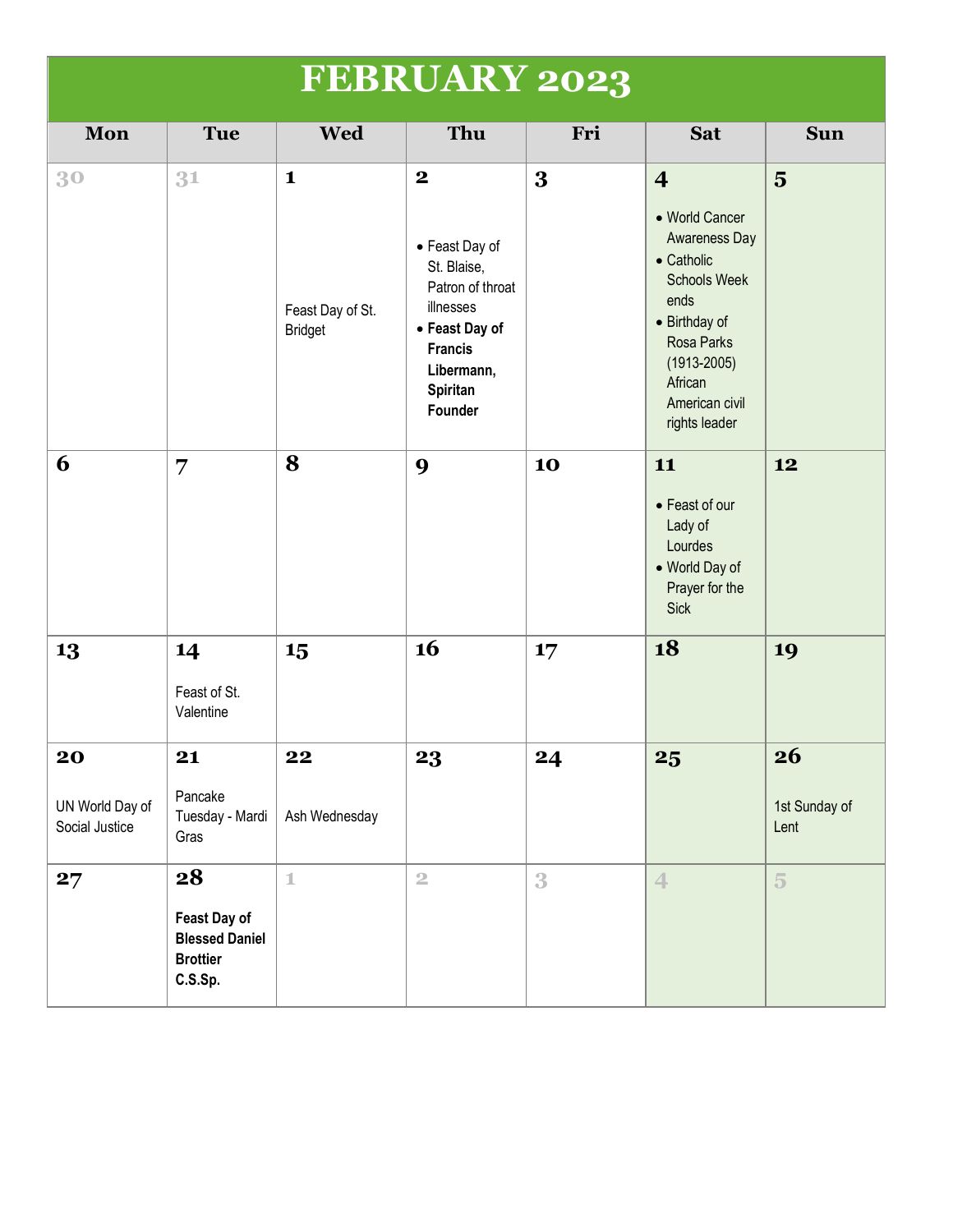|     |                                                                    |                                                                                                                                   | <b>MARCH 2023</b> |                                                                                       |                                        |                                                                                                                              |
|-----|--------------------------------------------------------------------|-----------------------------------------------------------------------------------------------------------------------------------|-------------------|---------------------------------------------------------------------------------------|----------------------------------------|------------------------------------------------------------------------------------------------------------------------------|
| Mon | <b>Tue</b>                                                         | <b>Wed</b>                                                                                                                        | Thu               | Fri                                                                                   | <b>Sat</b>                             | <b>Sun</b>                                                                                                                   |
| 27  | 28                                                                 | $\mathbf{1}$<br>International Day<br>for the Abolition<br>of the Death<br>Penalty                                                 | $\mathbf{2}$      | 3                                                                                     | $\overline{\mathbf{4}}$                | $\overline{\mathbf{5}}$<br>2nd Sunday of<br>Lent                                                                             |
| 6   | 7                                                                  | 8<br>International<br>Women's Day                                                                                                 | $\boldsymbol{9}$  | 10                                                                                    | 11                                     | 12<br>3rd Sunday of<br>Lent                                                                                                  |
| 13  | 14                                                                 | 15                                                                                                                                | 16                | 17<br>Feast Day of St.<br>Patrick                                                     | 18                                     | 19<br>• Feast Day of<br>St. Joseph<br>• 4th Sunday of<br>Lent                                                                |
| 20  | 21<br>UN Day for the<br>Elimination of<br>Racial<br>Discrimination | 22<br>• World Water<br>Day<br>$\bullet$ Ramadan<br>(Muslim<br>observance)<br>begins at<br>sundown and<br>continues for<br>30 days | 23                | 24<br>Feast Day for St.<br>Oscar Romero<br>and anniversary<br>of his<br>assassination | 25<br>Feast Day of the<br>Annunciation | 26<br>• Anniversary of<br>the Abolition of<br><b>Trans-Atlantic</b><br><b>Slave Trade</b><br>(UN)<br>• 5th Sunday of<br>Lent |
| 27  | 28                                                                 | 29                                                                                                                                | 30                | 31                                                                                    | $\mathbb{1}$                           | $\overline{2}$                                                                                                               |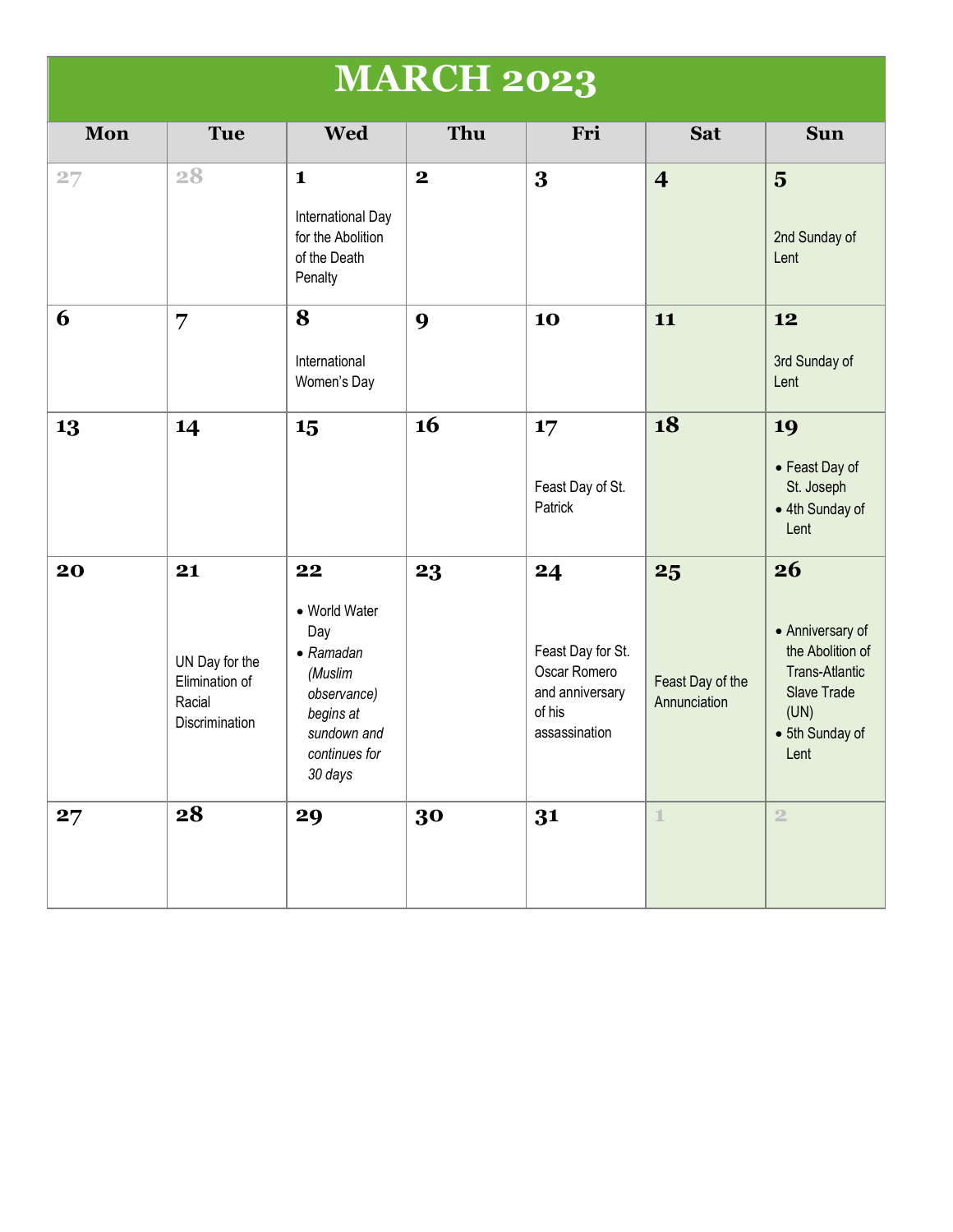| <b>APRIL 2023</b> |                |                                                   |                                            |                                                                    |                                                                                                                           |                                                                                                                        |  |
|-------------------|----------------|---------------------------------------------------|--------------------------------------------|--------------------------------------------------------------------|---------------------------------------------------------------------------------------------------------------------------|------------------------------------------------------------------------------------------------------------------------|--|
| Mon               | <b>Tue</b>     | <b>Wed</b>                                        | Thu                                        | Fri                                                                | <b>Sat</b>                                                                                                                | <b>Sun</b>                                                                                                             |  |
| 27                | 27             | 29                                                | 30                                         | 31                                                                 | $\mathbf{1}$                                                                                                              | $\boldsymbol{2}$<br>• Anniversary of<br>the death of<br>Saint Pope<br>John Paul II<br>$(1920 - 2005)$<br>• Palm Sunday |  |
| 3                 | $\overline{4}$ | $\overline{\mathbf{5}}$                           | 6<br>Holy Thursday of<br>the Lord's Supper | $\overline{7}$<br>• UN World<br><b>Health Day</b><br>• Good Friday | 8<br>• Easter Vigil<br>• Amoris Laetitia<br>(The Joy of<br>Love) 2016<br>Pope Francis                                     | 9<br>Easter Sunday                                                                                                     |  |
| 10                | 11             | 12<br>International Day<br>for Street<br>Children | 13                                         | 14                                                                 | 15                                                                                                                        | 16                                                                                                                     |  |
| 17                | 18             | 19                                                | 20                                         | 21<br>Eid al-Fitr -<br>Ramadan ends at<br>sundown                  | 22<br>Earth Day                                                                                                           | 23                                                                                                                     |  |
| 24                | 25             | 26                                                | 27                                         | 28                                                                 | 29<br>Feast of St.<br>Catherine of<br>Siena, "Be who<br>God meant you to<br>be and you will<br>set the world on<br>fire." | 30                                                                                                                     |  |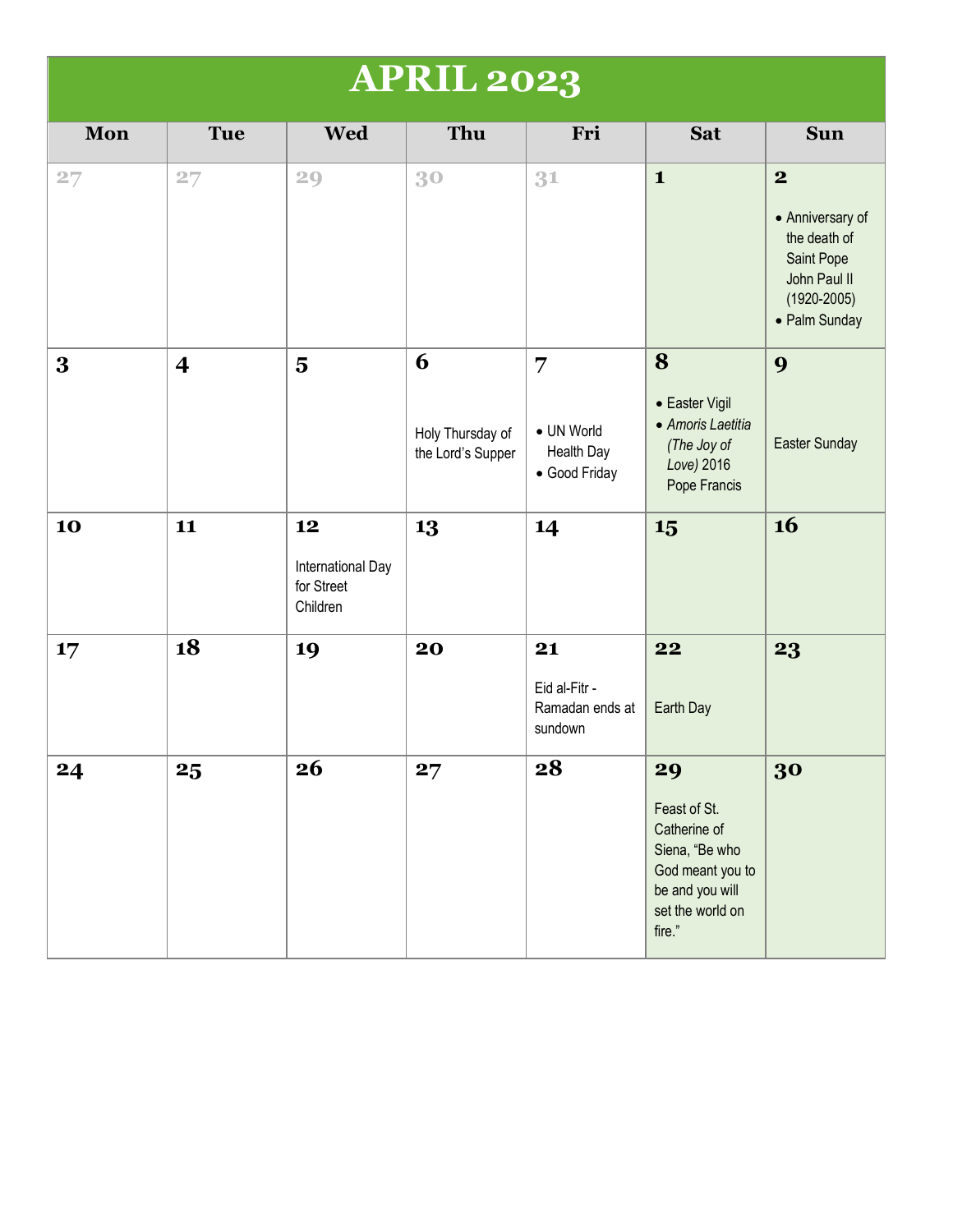|                                                                                                          | <b>MAY 2023</b>                      |                                                                                                                        |                                                                                                                                            |                                                                                 |                                      |                                                                                     |  |
|----------------------------------------------------------------------------------------------------------|--------------------------------------|------------------------------------------------------------------------------------------------------------------------|--------------------------------------------------------------------------------------------------------------------------------------------|---------------------------------------------------------------------------------|--------------------------------------|-------------------------------------------------------------------------------------|--|
| Mon                                                                                                      | <b>Tue</b>                           | <b>Wed</b>                                                                                                             | Thu                                                                                                                                        | Fri                                                                             | <b>Sat</b>                           | <b>Sun</b>                                                                          |  |
| $\mathbf{1}$<br>St. Joseph the<br>Worker                                                                 | $\mathbf 2$                          | 3                                                                                                                      | $\overline{\mathbf{4}}$                                                                                                                    | $\overline{\mathbf{5}}$<br>Feast Day of<br><b>Blessed</b><br><b>Edmund Rice</b> | 6                                    | $\overline{7}$                                                                      |  |
| 8<br>World Red Cross<br>and Red<br>Crescent Day                                                          | 9                                    | 10                                                                                                                     | 11                                                                                                                                         | 12                                                                              | 13                                   | 14                                                                                  |  |
| 15<br>• International<br>Conscientious<br>Objectors' Day<br>• UN Day of<br>Families                      | 16                                   | 17                                                                                                                     | 18<br>• International<br>Communications<br>Day (Vatican)<br>• Feast of the<br>Ascension                                                    | 19<br>Novena to the<br><b>Holy Spirit</b>                                       | 20                                   | 21<br>UN Day for<br>Dialogue and<br>Development                                     |  |
| 22                                                                                                       | 23<br>Laudato Si<br>Celebration week | 24<br>• Laudato Si<br>Celebration<br>week<br>· Laudato Si, On<br>Care for our<br>Common Home<br>(2015) Pope<br>Francis | 25<br>• Laudato Si<br>Celebration<br>week<br>· Shavuot, Jewish<br>festival<br>commemorates<br>the giving of the<br>Torah at Mount<br>Sinai | 26<br>Laudato Si<br>Celebration<br>week                                         | 27<br>Laudato Si<br>Celebration week | 28<br>• Laudato Si<br>Celebration<br>week<br>$\bullet$ Feast of<br><b>Pentecost</b> |  |
| 29<br>• Laudato Si<br>Celebration<br>week<br>• International<br>Day of United<br>Nations<br>Peacekeepers | 30<br>Laudato Si<br>Celebration week | 31<br>Feast of the<br>Visitation of Mary                                                                               | $\mathbbm{1}$                                                                                                                              | $\overline{2}$                                                                  | 3                                    | $\leftarrow$                                                                        |  |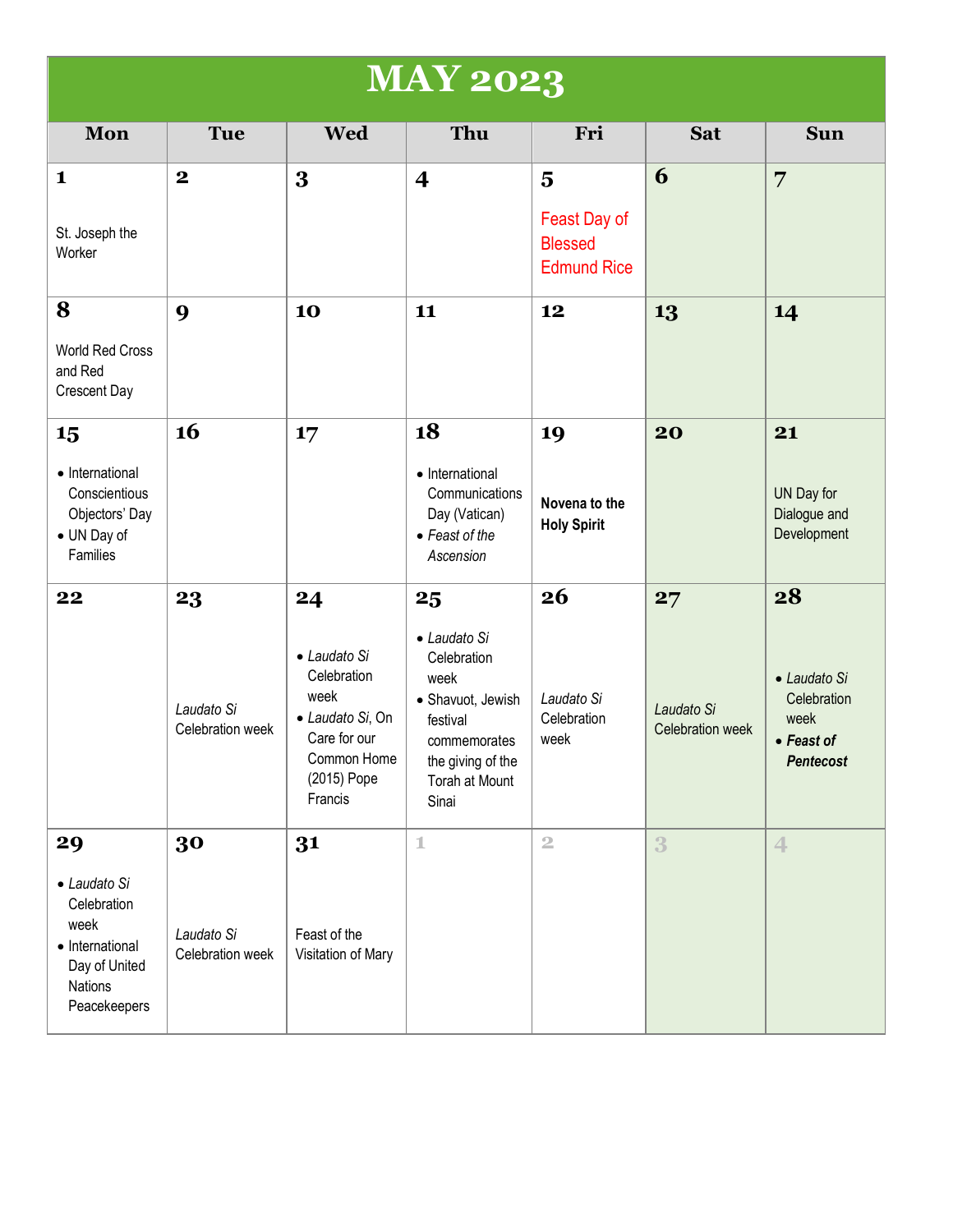| <b>JUNE 2023</b>                                           |                            |                       |                                                                                  |             |                                                             |                                                                                                                                      |  |
|------------------------------------------------------------|----------------------------|-----------------------|----------------------------------------------------------------------------------|-------------|-------------------------------------------------------------|--------------------------------------------------------------------------------------------------------------------------------------|--|
| Mon                                                        | <b>Tue</b>                 | <b>Wed</b>            | Thu                                                                              | Fri         | <b>Sat</b>                                                  | <b>Sun</b>                                                                                                                           |  |
| 29                                                         | 30                         | 31                    | $\mathbf{1}$                                                                     | $\mathbf 2$ | 3                                                           | $\overline{\mathbf{4}}$<br>• UN Day of<br>Innocent<br>Children,<br>Victims of<br>Aggression<br>• Feast of the<br><b>Holy Trinity</b> |  |
| $\overline{\mathbf{5}}$<br>World<br><b>Environment Day</b> | 6                          | 7                     | 8                                                                                | 9           | 10                                                          | 11<br>Feast of Corpus<br>Christi                                                                                                     |  |
| 12<br>World Day<br>against Child<br>Labour                 | 13                         | 14                    | 15                                                                               | 16          | 17<br>UN Day to<br>Combat<br>Desertification<br>and Drought | 18                                                                                                                                   |  |
| 19                                                         | 20<br>World Refugee<br>Day | 21<br>Summer solstice | 22                                                                               | 23          | 24                                                          | 25                                                                                                                                   |  |
| 26<br>UN Day in<br>Support of<br>Victims of Torture        | 27                         | 28                    | 29<br>Caritas in<br>Veritate, Charity<br>in Truth (2009)<br>Pope Benedict<br>XVI | 30          | $\mathbb{1}$                                                | $\overline{2}$                                                                                                                       |  |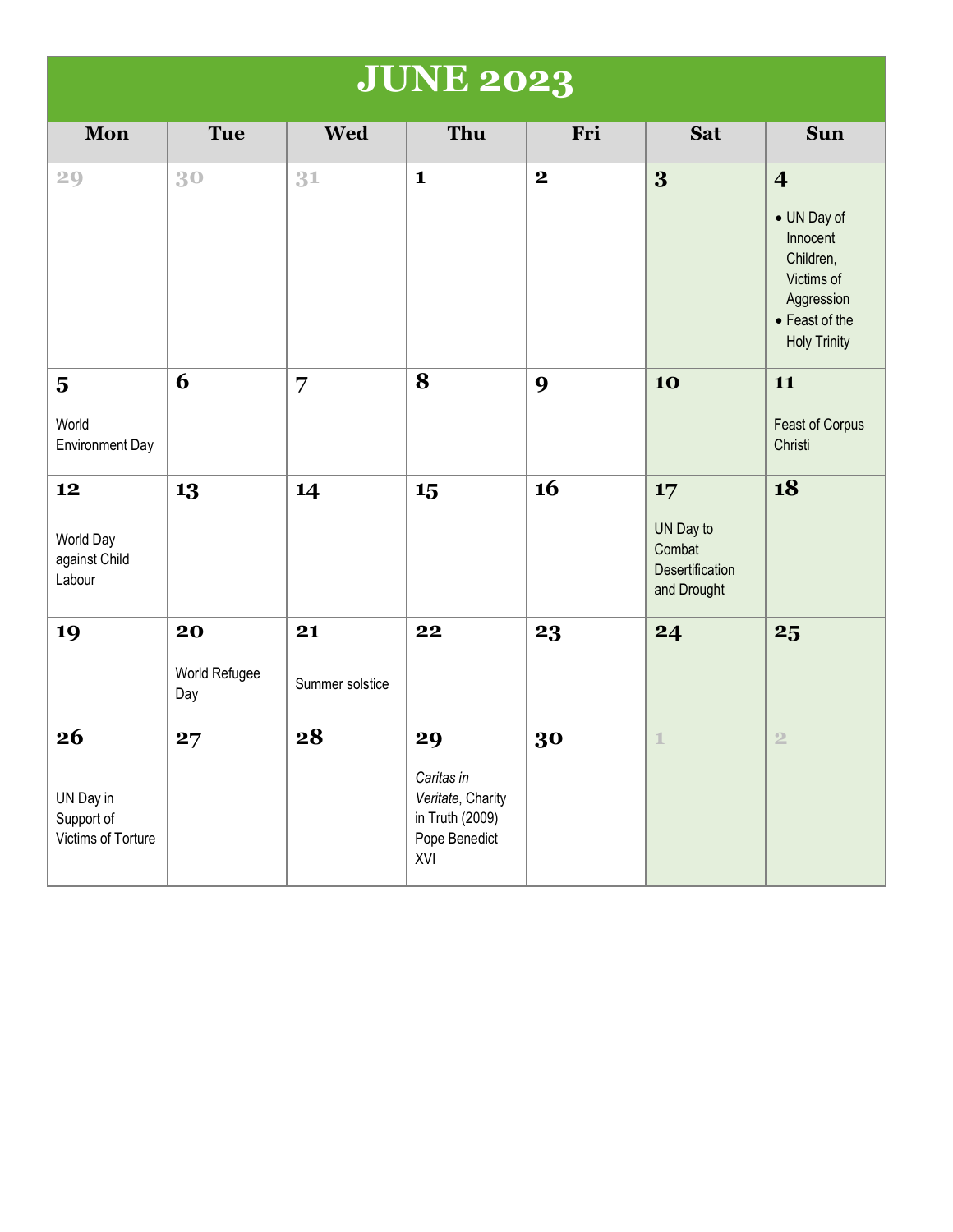## **JULY 2023**

| Mon                                          | <b>Tue</b>                                                                 | <b>Wed</b>                                                                                                                                     | Thu | Fri            | <b>Sat</b>                                                         | <b>Sun</b>                                      |
|----------------------------------------------|----------------------------------------------------------------------------|------------------------------------------------------------------------------------------------------------------------------------------------|-----|----------------|--------------------------------------------------------------------|-------------------------------------------------|
| 26                                           | 27                                                                         | 28                                                                                                                                             | 29  | 30             | $\mathbf{1}$                                                       | $\mathbf{2}$                                    |
| $\bf{3}$                                     | $\overline{\mathbf{4}}$                                                    | $\overline{\mathbf{5}}$                                                                                                                        | 6   | $\overline{7}$ | 8                                                                  | 9                                               |
| 10                                           | 11<br>Anniversary of<br>Srebrenica<br>Slaughter in<br><b>Bosnia</b> (1995) | 12<br><b>Birthday of Malala</b><br>Yousafzai,<br>Pakistani activist<br>for female<br>education and<br>youngest-ever<br>Noble Prize<br>Laureate | 13  | 14             | 15                                                                 | 16                                              |
| 17                                           | 18<br>Nelson Mandela<br>International Day                                  | 19                                                                                                                                             | 20  | 21             | 22<br>Feast of Mary of<br>Magdala-<br>Apostle to the<br>Apostles   | 23                                              |
| 24                                           | 25                                                                         | 26                                                                                                                                             | 27  | 28             | 29<br>Lumen Fidei, The<br>light of Faith<br>(2013) Pope<br>Francis | 30<br><b>International Day</b><br>of Friendship |
| 31<br>Feast Day of St.<br>Ignatius of Loyola | $\mathbbm{1}$                                                              | $\mathbf 2$                                                                                                                                    | 3   | $\overline{4}$ | $\overline{5}$                                                     | $\overline{6}$                                  |